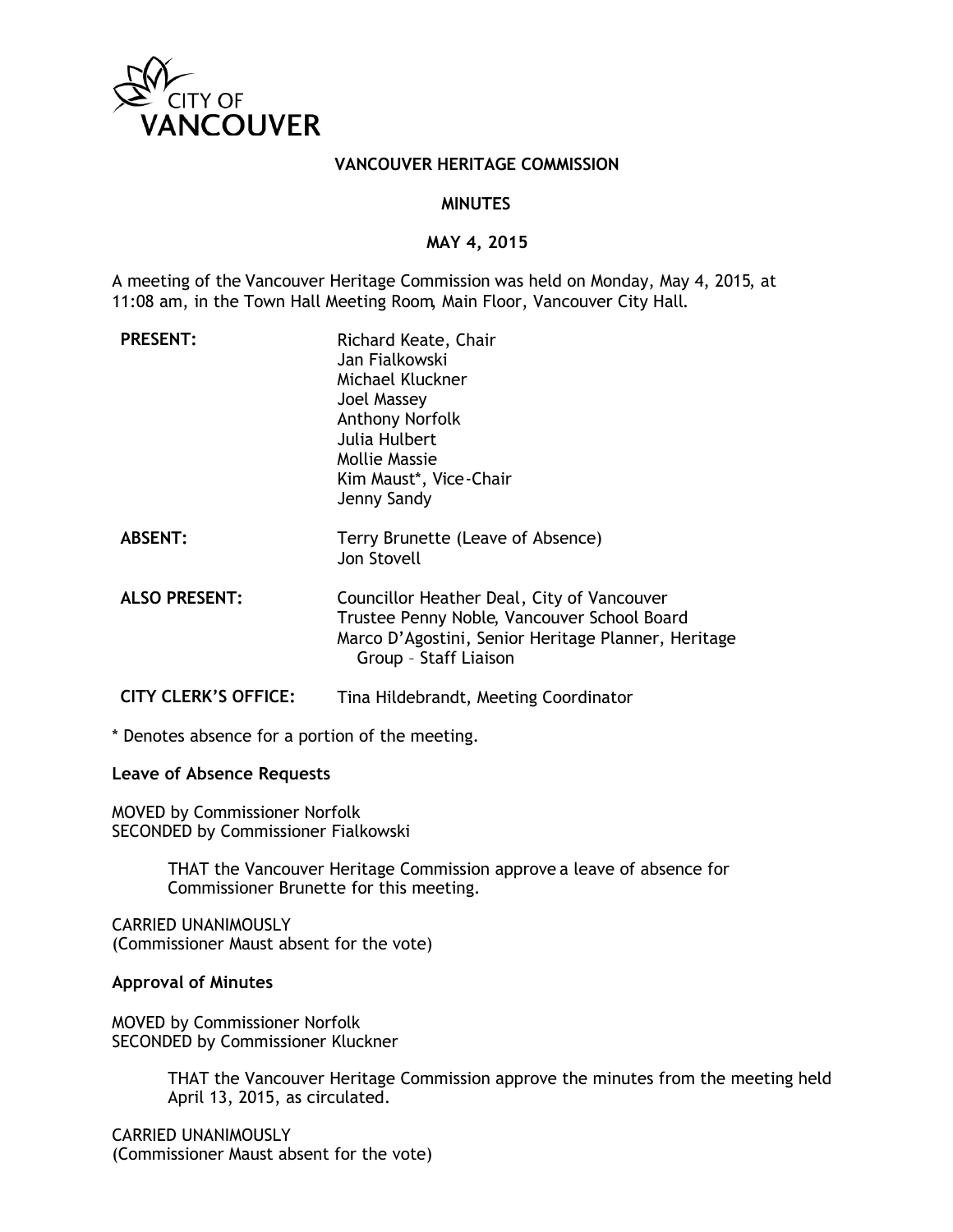# **1. Business Arising from the Minutes**

a) Vancouver School Board Liaison's Comments

Trustee Noble provided a brief update on seismic upgrading of school facilities, noting heritage value will be a factor in upcoming discussions with key stakeholders including the Vancouver Heritage Foundation Board, the Heritage Vancouver Society and the Vancouver Heritage Commission.

In discussion, Trustee Noble suggested the Commission consider future uses for the wooden schoolhouse on the General Gordon elementary site.

In closing, Commissioner Maust confirmed her participation in upcoming stakeholder meetings.

- **2. Conservation Review**
- **(a) 3365 Commercial Drive 1695 to 1775 East 18th Avenue 'Myers Residence' VHR 'C' Rezoning Application (CD-1)**

**Issues**

- (i) Relocation of heritage building and infill development, and transitional massing;
- (ii) Conservation Plan
- Applicants: Nathan Gurvich, Cressey Development Group Christin Doeinghaus, Donald Luxton & Associates Donald Luxton, Donald Luxton & Associates
- Staff: James Boldt, Heritage Group Yardley McNeill, Planner, Vancouver – Midtown

Staff reviewed the application and, along with the applicants, responded to questions.

MOVED by Commissioner Kluckner SECONDED by Commissioner Maust

> THAT the Vancouver Heritage Commission does not support the application to relocate and rehabilitate 3365 Commercial Drive due to the relocation of the house, its new siting and its condition;

FURTHER THAT the Commission is willing to consider a revised application that would address the position of the heritage house on the site with a reduced, more compatible infill project adjacent.

CARRIED UNANIMOUSLY

*\* \* \* \* \**

*The Commission recessed at 12:08 pm and reconvened at 12:30 pm.*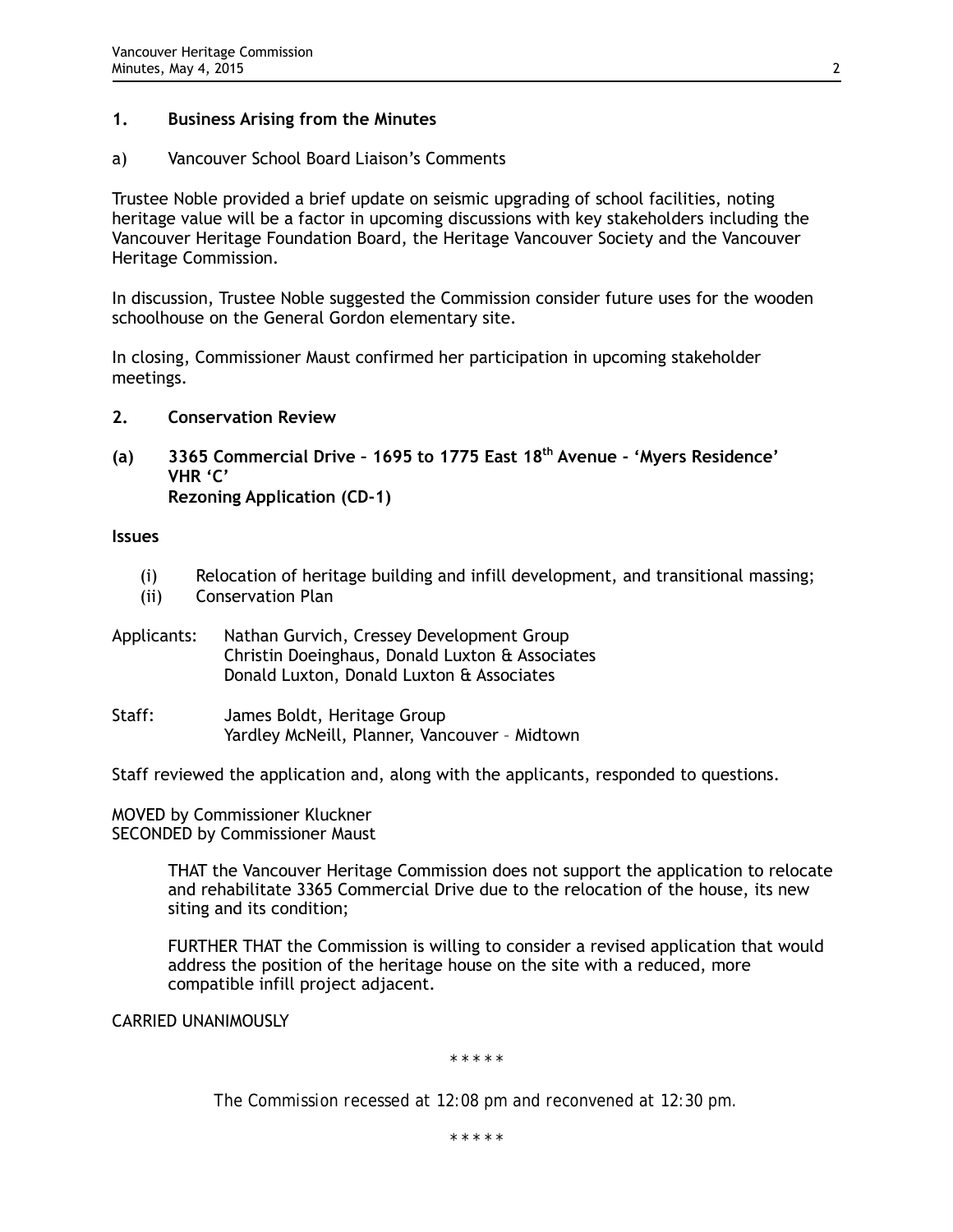## **(b) 1610 Stephens Street – 'Mary McGregor Cottage' Proposed VHR 'C' DE#418671**

#### **Issues**

- (i) Compatibility of the new infill building;
- (ii) Conservation Plan
- Applicants: Matt Mauza, Formwerks Architectural Donald Luxton, Donald Luxton & Associates
- Staff: James Boldt, Heritage Group

Staff, along with Mr. Luxton, reviewed the application and responded to questions.

MOVED by Commissioner Keate SECONDED by Commissioner Fialkowski

> THAT the Vancouver Heritage Commission supports the heritage rehabilitation and conservation plan for 1610 Stephens Street, the Mary McGregor Cottage, in keeping with a heritage restoration on an adjacent site;

FURTHER THAT the Commission supports adding an infill one-family dwelling at the front of the property but recommends that the architect consider design modifications to make it more distinguishable.

## CARRIED UNANIMOUSLY

## **3. Heritage Action Plan**

- Attendees: Donald Luxton, Donald Luxton & Associates Inc., Lead Consultant Heritage Action Plan
- Staff: Marco D'Agostini, Senior Heritage Planner Tanis Knowles Yarnell, Planner, Heritage Action Plan Implementation

Staff, along with Mr. Luxton, provided progress updates on the following components of the Heritage Action Plan and responded to questions:

- Staff recommendations for First Shaughnessy District, and next steps to report to Council.
- Consultant presentation on the Heritage Register Upgrade process and public launch planned for May 23, 2015.

Staff noted any formal comments from the Commission will be included in the report to Council going later in May.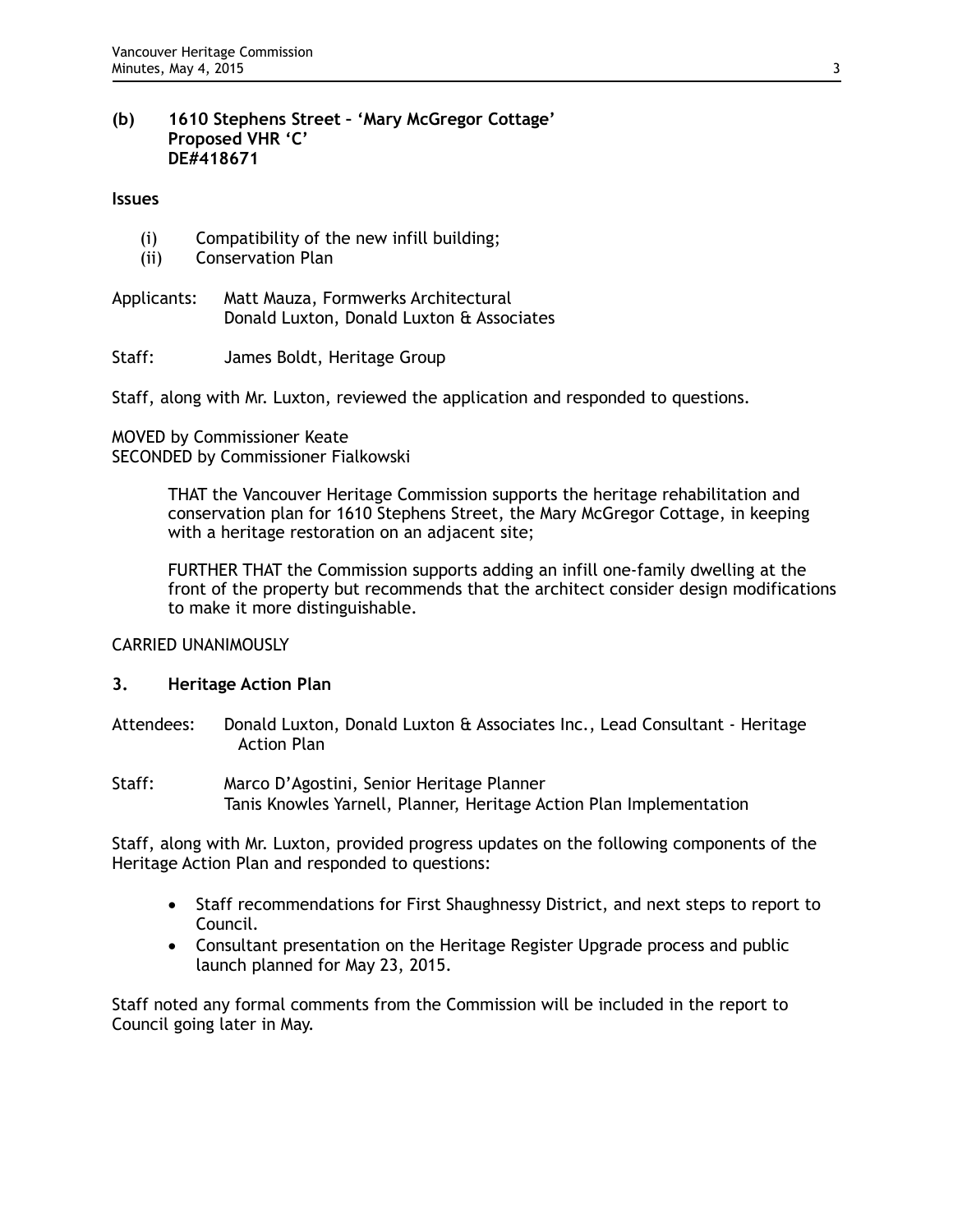#### MOVED by Commissioner Maust SECONDED by Commissioner Sandy

THAT the Vancouver Heritage Commission supports the recommendations that are being made by the Heritage Action Plan team with regard to the First Shaughnessy District and designates Richard Keate to speak to Council on behalf of the Commission.

# CARRIED UNANIMOUSLY

MOVED by Commissioner Maust SECONDED by Commissioner Norfolk

> THAT the Vancouver Heritage Commission supports the directions presented at its meeting held May 4, 2015, by the Heritage Action Plan team with regard to the heritage register upgrade and, in particular, supports the team's aspiration to develop a value based verses ranking based system in order to provide clarity to the treatment of heritage sites.

# CARRIED UNANIMOUSLY

# **4. Statement of Significance and Vancouver Heritage Register Subcommittee Report**

The Staff Liaison reviewed the report from the Statement of Significance and Vancouver Heritage Register Subcommittee meeting of April 20, 2015, and responded to questions.

MOVED by Commissioner Norfolk SECONDED by Commissioner Massie

- A. THAT the Vancouver Heritage Commission request that the final comments on the Historic Context Statement and Statement of Significance for First Shaughnessy be conveyed by staff to the consultant.
- B. THAT the Vancouver Heritage Commission support adding the following building to the Vancouver Heritage Register as an A-listing:
	- 349 West Georgia Street Main Post Office.
- C. THAT, unless additional information can be provided that expands upon the historical context and confirms certain architectural features as original, the Vancouver Heritage Commission recommends the following building not be added to the Vancouver Heritage Register:
	- 523 Union Street Paddon House.
- D. THAT the Vancouver Heritage Commission request that the Statements of Significance for the following buildings be referred back to the consultants for revisions and, where necessary, to complete revisions to the Vancouver Heritage Register Evaluations:
	- 349 West Georgia Street Main Post Office;
	- 523 Union Street Paddon House; and
	- 3689 Selkirk Street A.E. Tulk House, Rosemary.